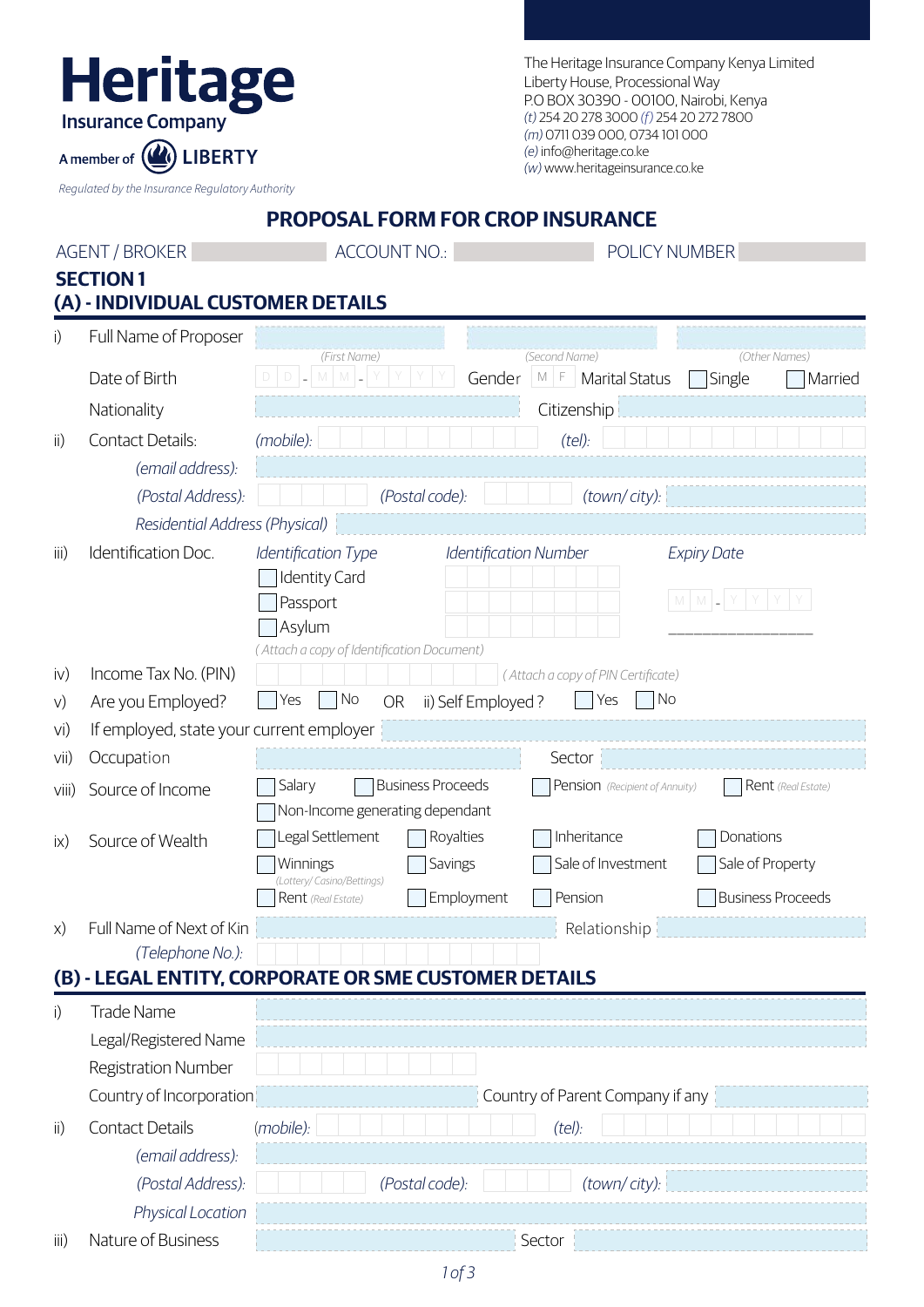| $\mathsf{iv}$<br>V) | Income Tax No. (PIN)<br>Beneficial Owner            | (Attach CR12) |                          |                           | (Attach a copy of PIN Certificate)  |                    |  |
|---------------------|-----------------------------------------------------|---------------|--------------------------|---------------------------|-------------------------------------|--------------------|--|
| V <sub>1</sub>      | Source of Income                                    |               | <b>Business Proceeds</b> | <b>Rent</b> (Real Estate) | Donations                           | Government Funding |  |
| VII)                | Source of Wealth                                    |               | Legal Settlement         | Royalties                 | Interest                            | Savings            |  |
|                     |                                                     | Court Order   |                          | Sale of Property          | Sale of Investment                  |                    |  |
|                     |                                                     |               | Government Funding       | Shareholders Contribution |                                     |                    |  |
|                     | <b>SECTION 2 - PROPOSAL DETAILS</b>                 |               |                          |                           |                                     |                    |  |
| 2.1)<br>2.2)        | Period of insurance<br>Types of Crops to be insured | From          |                          | To                        | ' D   D  _  M   M  _  Y   Y   Y   Y |                    |  |
| (2.3)               | Exact Location of the farm                          |               |                          |                           |                                     |                    |  |

2.4) How long has the insured been in the current business \_\_\_\_\_\_\_\_\_\_\_\_\_\_\_\_\_\_\_\_\_\_

# **SECTION 3 - DESCRIPTION OF FIELDS**

3.1) Farm management, experience and qualification of owner and deputy.

|                | Name | Qualifications | Special Training | No. of years<br>on the Farm |
|----------------|------|----------------|------------------|-----------------------------|
| Farm Manager   |      |                |                  |                             |
| Deputy Manager |      |                |                  |                             |

### 3.2) Crops to be insured

|                                            | Crop(A) | Crop(B) | Crop(C) |
|--------------------------------------------|---------|---------|---------|
| Variety                                    |         |         |         |
| Planting dates                             |         |         |         |
| Expected harvest dates                     |         |         |         |
| Area in Acres or hectares                  |         |         |         |
| Area under the crop in Acres or Hectares   |         |         |         |
| Age of the crop (for perennial crops only) |         |         |         |
| No. of plants /acre                        |         |         |         |
| Market supplied (local/international)      |         |         |         |
| Sum Insured                                |         |         |         |

|                                          | Crop(A) | Crop(B) | Crop(C) |
|------------------------------------------|---------|---------|---------|
| Cost of seed                             |         |         |         |
| Cost of fertilizer                       |         |         |         |
| Cost of crop protection products         |         |         |         |
| Cost of irrigation (if any)              |         |         |         |
| Cost of fuel (if any)                    |         |         |         |
| Cost of land lease (if any)              |         |         |         |
| Cost of Labour                           |         |         |         |
| Cost of herbicides (if any)              |         |         |         |
| Any other cost of production (specify)   |         |         |         |
| Total production cost in                 |         |         |         |
| Expected harvest in KGs per Acre/hectare |         |         |         |
| Sale price of crop per KG                |         |         |         |
| Sale price of crop per KG                |         |         |         |